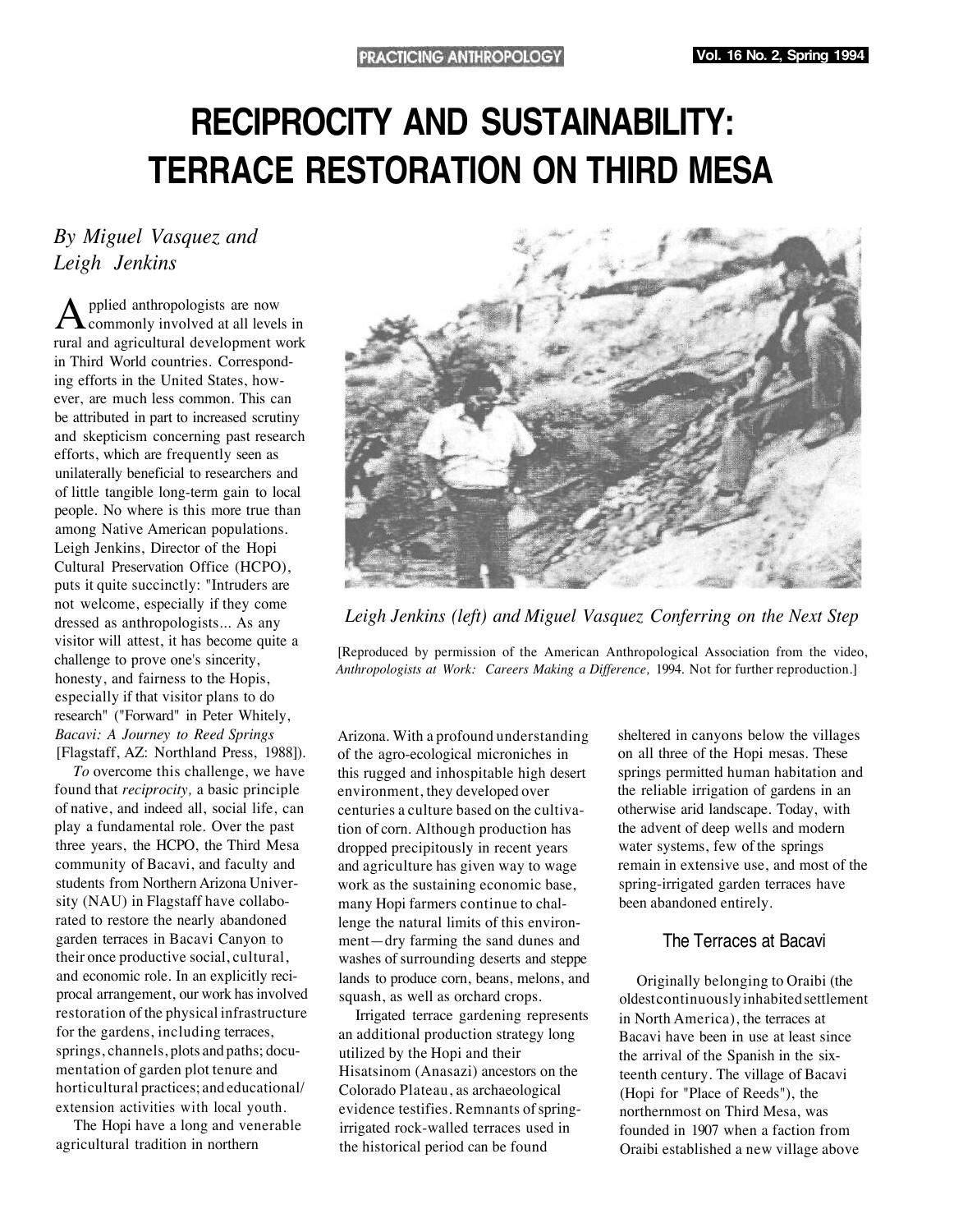#### **Vol. 16 No. 2, Spring 1994 PRACTICING ANTHROPOLOGY**

the five small springs near the head of Bacavi Canyon. Today, Bacavi is a small community of approximately three hundred full-time residents in sixty-three households.

Although elders remember more extensive gardens, the terraces currently comprise an area of about one acre. Precipitous at the top and sloping more gradually toward the bottom of the canyon, terrace walls vary from one to eight feet in height. The laborious work involved in their construction was probably undertaken originally to protect early corn from frost. Crops grown recently include native cultigens (corn, beans, squash, gourds, and culinary, medicinal, and dye plants) and introduced crops (onions, chilies, tomatoes, carrots, and other vegetables, as well as herbs, melons, and peach, apricot, and apple trees).

Each spring has a small pond, from which water is gravity fed through supply ditches for flood-irrigation of individual plots every three to four days. Fruit trees planted on the hillside control erosion and utilize every available bit of moisture. Individually owned plots have been passed on matrilineally, and garden work in the terraces has been done largely by women and children (in contrast to larger fields around the village and in the washes below, where corn, beans, melons, and squash are dry-farmed by the men).

With the installation of a piped water system for the village in the 1970s, the perennial springs and surrounding terraces fell into decline. Residents found it more convenient to irrigate gardens next to their homes from the tap. Problems with the water system in the mid-1980s led to a temporary cut in allotments and a village ban on watering home gardens. Nevertheless, by 1990 only three families continued to garden in the canyon.

The abandonment of terrace gardening has been part of a general decline in subsistence agriculture since the 1960s. Dry fanning and orchard production continue on Third Mesa, and local pride in this tradition is still very evident at Bacavi's annual Fall Harvest Festival. Yet construction of roads, dramatic

expansion of the tribal bureaucracy, new federal or tribally sponsored development projects, and burgeoning national and international markets for native arts and crafts have all created many new income opportunities for Hopi people. Today, less than a third of local households continue to farm.

## The Terrace Project

In early 1990, Leigh Jenkins, HCPO Director and a resident of Bacavi, approached the NAU Anthropology Department to request its participation in the restoration of the terraces. Although the project had been under consideration for several years, HCPO's workload had precluded the research and coordination needed to successfully implement it.

As a child, Jenkins had played in the canyon and worked the gardens with family and friends. Pained that his own and other village children no longer had the verdant canyon as a place to play, to work, and to learn Hopi customs, songs, stories, and gardening practices, he and the Governor of Bacavi, Clifford Balenquah, expressed hope of restoring the gardens to their former importance in village life. Other residents also supported the project. Parents commented that a generation gap had developed, as youngsters brought up without the activities and interactions which the gardens had provided were denied an important means of Hopi enculturation.

For the Hopi, growing and caring for plants and working in nature are seen not only as providing food and sustenance, but also as the means to develop both the inner soul and the social faculties. The feeling of working with nature, rather than against her; the encompassing human metaphor—that one cannot harvest anything without first planting and caring for it; the readiness to do what is necessary without complaint; a lifestyle oriented to what nature gives, to family collaboration, and to the rhythms of the sun and the seasons—these are ways born of work and service on one's family's lands. Parents feared that in their search for meaning and identity, children would look beyond Hopi to the dominant society and that "community memory" and, ultimately, Hopi culture would gradually erode.

Jenkins felt that anthropological input and participation could be useful in an undertaking incorporating diverse ethnographic, archaeological, and educational components. Sensitivity to local Hopi social organization, kinship, and religious considerations and to local technical knowledge of horticulture and stone construction would be needed. In addition, the collaboration of faculty and students in a project of visible, practical, local benefit would facilitate community support for other HCPO projects and create a precedent for positive university-tribal-community relations. (A formal cooperative agreement between the applied-oriented NAU Anthropology Department and the HCPO for technical assistance, student internships and employment, and project funding is nearly complete.) On a personal note, Jenkins hoped to develop broader insight into the discipline of anthropology and its practitioners through his own participant observation during the course of collaborative work.

Work to date has consisted of three components, all initiated by the HCPO and villagers: infrastructural renovation, cultural/horticultural documentation, and educational activities for village children in gardening and historical preservation. NAU has supported this project through the labor of students and faculty, other forms of continued funding, and strong philosophical backing for applied research with native people. Grants or donations have also been received from the Bacavi Village Council, Feed My People International Inc., Native Seed/SEARCH, the International Alliance for Sustainable Agriculture, and the Arizona State Historical Preservation Office.

#### *Infrastructural Renovation*

The first priority was the physical renovation of springs, terrace walls, and paths to a condition where safe and practical use could be made of them. We began cleaning and deepening the five springs, restoring or rebuilding the walls surrounding the ponds, and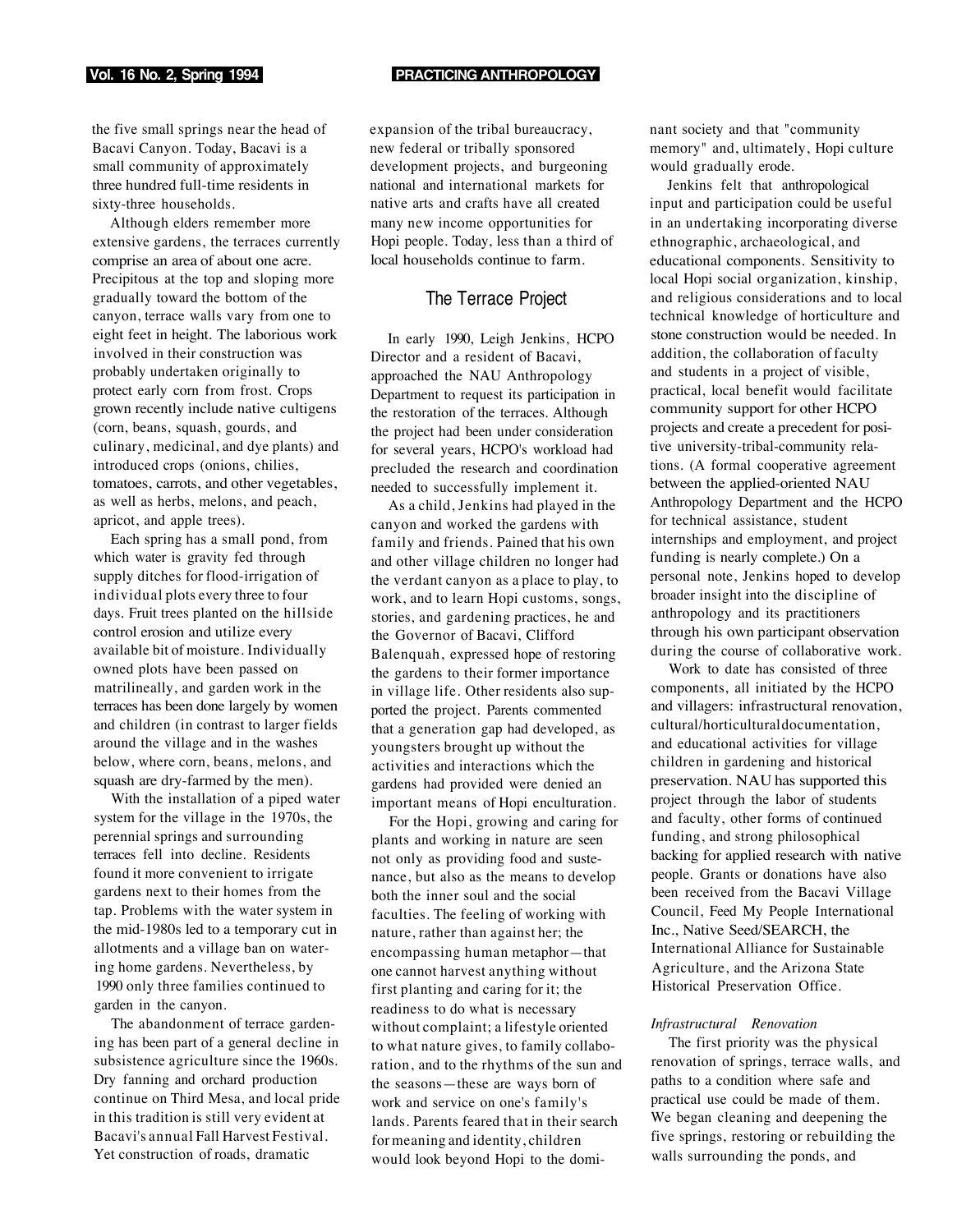replacing underground irrigation pipes to adjacent plots. Cattails and the reeds from which Bacavi gets its name were also reintroduced around the ponds. After some initial misunderstandings regarding directed questions, faculty and students learned to heed the casual, offhanded way gardeners let them know "how things should be done." When, in the second season, members from two kiva societies blessed the springs again for the first time in many years, village acceptance and ownership of the project was no longer in doubt.

Other restoration activities during the first three years of the project have included the laborious rebuilding of terrace walls, steps, and pathways; the planting of fruit trees; and the building of gabions (check dams) and new walls to stem further erosion in the canyon. As this infrastructure is stabilized, increased demand for plots will probably necessitate expansion to longabandoned areas of the gardens where few terrace remnants remain.

### *Cultural Documentation*

Priorities expressed by village and tribal leaders in the second year of the project expanded to include collaborative research into plot ownership and indigenous horticultural practices. Uncertainty in the village about tenure had impeded development of many of the long-unused plots and had given rise to several disputes as additional terraces were put to use. Interviews, in conjunction with a terrace mapping project, are being carried out to determine plot ownership within the memories of the elderly. With this information, village leaders hope to dispel interfamily conflicts over ownership as well as to determine future needs for further terrace development.

Documentation of the practices, techniques, and cultigens used in the gardens, as well as the folklore and beliefs which have developed there, are the other research priorities. Data is being compiled from interviews and intensive participant observation in the gardens. In addition to the inventive practices noted among Hopi agriculturalists by various researchers through the years, a number of innovative adaptations in plant propagation, pest control, and soil and moisture conservation have been observed locally. This information will be useful both in educational activities and in our work to develop a sustainable gardening model that is culturally appropriate to the Hopi situation.

#### *Education*

Most recently, the project has expanded beyond restoration and documentation to hands-on educational activities which will involve the younger children of the community. As one mother commented, "If they are going to learn the traditional Hopi way, the children need

to have the terrace gardens to work with." During the past summer, one of the most prolific gardeners, a woman wellversed in Hopi horticultural tradition, worked with local children, helping them to cultivate and care for their families' plots for the first time in a generation. This program will continue into the school year, with classes from the Hotevilla-Bacavi Community School, and into the next summer growing season. Through direct participation in

gardening and historical preservation activities in the terraces, parents, teachers, and village leaders believe that the heritage of the tribe can be a more relevant vehicle for Hopi educational programs in social studies, science, language, and art.

From a few people working tiny plots, the project has grown in three years to eighteen families cultivating gardens in Bacavi Canyon. More and more families have expressed interest in producing at least some of their own food, and many express nostalgia for the old varieties. With ninety cents of each dollar being spent off the reserva-



*Bacavi Spring: A Source of Life at Hopi*